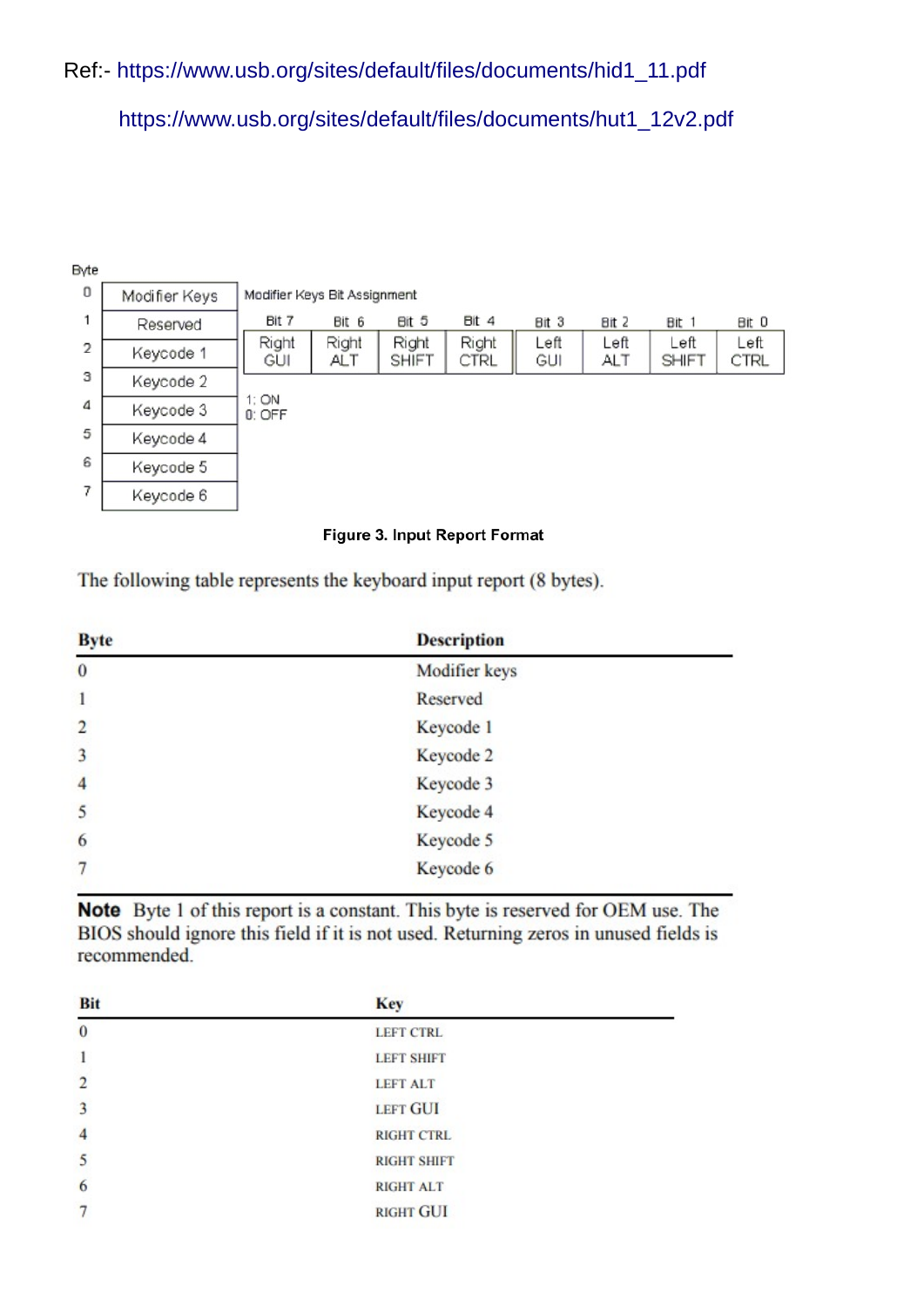# **10 Keyboard/Keypad Page (0x07)**

This section is the **Usage Page** for key codes to be used in implementing a USB keyboard. A Boot Keyboard (84-, 101- or 104-key) should at a minimum support all associated usage codes as indicated in the "Boot" column below.

The usage type of all key codes is Selectors (Sel), except for the modifier keys Keyboard Left Control (0x224) to Keyboard Right GUI (0x231) which are Dynamic Flags (DV).

A general note on **Usages** and languages: Due to the variation of keyboards from language to language, it is not feasible to specify exact key mappings for every language. Where this list is not specific for a key function in a language, the closest equivalent key position should be used, so that a keyboard may be modified for a different language by simply printing different keycaps. One example is the Y key on a North American keyboard. In Germany this is typically Z. Rather than changing the keyboard firmware to put the Z Usage into that place in the descriptor list, the vendor should use the Y Usage on both the North American and German keyboards. This continues to be the existing practice in the industry, in order to minimize the number of changes to the electronics to accommodate other languages. **Note** 

| <b>Usage ID</b>           | <b>Usage ID</b> | <b>Usage Name</b>               | <b>Ref: Typical AT-101</b><br><b>Position</b> | <b>PC-Mac UNI</b> |            |   | <b>Boot</b>        |
|---------------------------|-----------------|---------------------------------|-----------------------------------------------|-------------------|------------|---|--------------------|
| (Dec)                     | (Hex)           |                                 |                                               | <b>AT</b>         |            | X |                    |
| $\mathbf 0$               | 00              | Reserved (no event indicated) 9 | N/A                                           | $\sqrt{ }$        | $\sqrt{ }$ |   | $\sqrt{4/101/104}$ |
| 1                         | 01              | Keyboard ErrorRollOver 9        | N/A                                           | $\sqrt{ }$        | $\sqrt{ }$ |   | $\sqrt{4/101/104}$ |
| $\boldsymbol{2}$          | 02              | Keyboard POSTFail 9             | N/A                                           | $\sqrt{ }$        | $\sqrt{ }$ |   | $\sqrt{4/101/104}$ |
| $\ensuremath{\mathsf{3}}$ | 03              | Keyboard ErrorUndefined 9       | N/A                                           | $\sqrt{}$         | $\sqrt{ }$ |   | $\sqrt{4/101/104}$ |
| $\overline{\mathbf{4}}$   | 04              | Keyboard a and A 4              | 31                                            | $\sqrt{ }$        | $\sqrt{}$  |   | $\sqrt{4/101/104}$ |
| 5                         | 05              | Keyboard b and B                | 50                                            | $\sqrt{}$         | $\sqrt{ }$ |   | $\sqrt{4/101/104}$ |
| $\,6$                     | 06              | Keyboard c and C 4              | 48                                            | $\sqrt{}$         | $\sqrt{}$  |   | $\sqrt{4/101/104}$ |
| $\boldsymbol{7}$          | 07              | Keyboard d and D                | 33                                            | $\sqrt{}$         | $\sqrt{ }$ |   | $\sqrt{4/101/104}$ |
| 8                         | 08              | Keyboard e and E                | 19                                            | $\sqrt{}$         | $\sqrt{ }$ |   | $\sqrt{4/101/104}$ |
| $\boldsymbol{9}$          | 09              | Keyboard f and F                | 34                                            | $\sqrt{ }$        | $\sqrt{}$  |   | $\sqrt{4/101/104}$ |
| 10                        | 0A              | Keyboard g and G                | 35                                            | $\sqrt{}$         | $\sqrt{}$  |   | $\sqrt{4/101/104}$ |
| 11                        | 0B              | Keyboard h and H                | 36                                            | $\sqrt{}$         | $\sqrt{}$  |   | $\sqrt{4/101/104}$ |
| 12                        | OC              | Keyboard i and I                | 24                                            | $\sqrt{}$         | $\sqrt{ }$ |   | $\sqrt{4/101/104}$ |
| 13                        | 0D              | Keyboard j and J                | 37                                            | $\sqrt{}$         | $\sqrt{ }$ |   | $\sqrt{4/101/104}$ |
| 14                        | 0E              | Keyboard k and K                | 38                                            | $\sqrt{ }$        | $\sqrt{}$  |   | $\sqrt{4/101/104}$ |
| 15                        | 0F              | Keyboard I and L                | 39                                            | $\sqrt{}$         | $\sqrt{}$  |   | $\sqrt{4/101/104}$ |
| 16                        | $10$            | Keyboard m and M 4              | 52                                            | $\sqrt{}$         | $\sqrt{}$  |   | $\sqrt{4/101/104}$ |
| 17                        | 11              | Keyboard n and N                | 51                                            | $\sqrt{ }$        | $\sqrt{}$  |   | $\sqrt{4/101/104}$ |
| 18                        | 12              | Keyboard o and O 4              | 25                                            | $\sqrt{}$         | $\sqrt{}$  |   | $\sqrt{4/101/104}$ |
| 19                        | 13              | Keyboard p and P 4              | 26                                            | $\sqrt{ }$        | $\sqrt{}$  |   | $\sqrt{4/101/104}$ |
| 20                        | 14              | Keyboard q and Q 4              | 17                                            | $\sqrt{}$         | $\sqrt{ }$ |   | $\sqrt{4/101/104}$ |

### **Table 12: Keyboard/Keypad Page**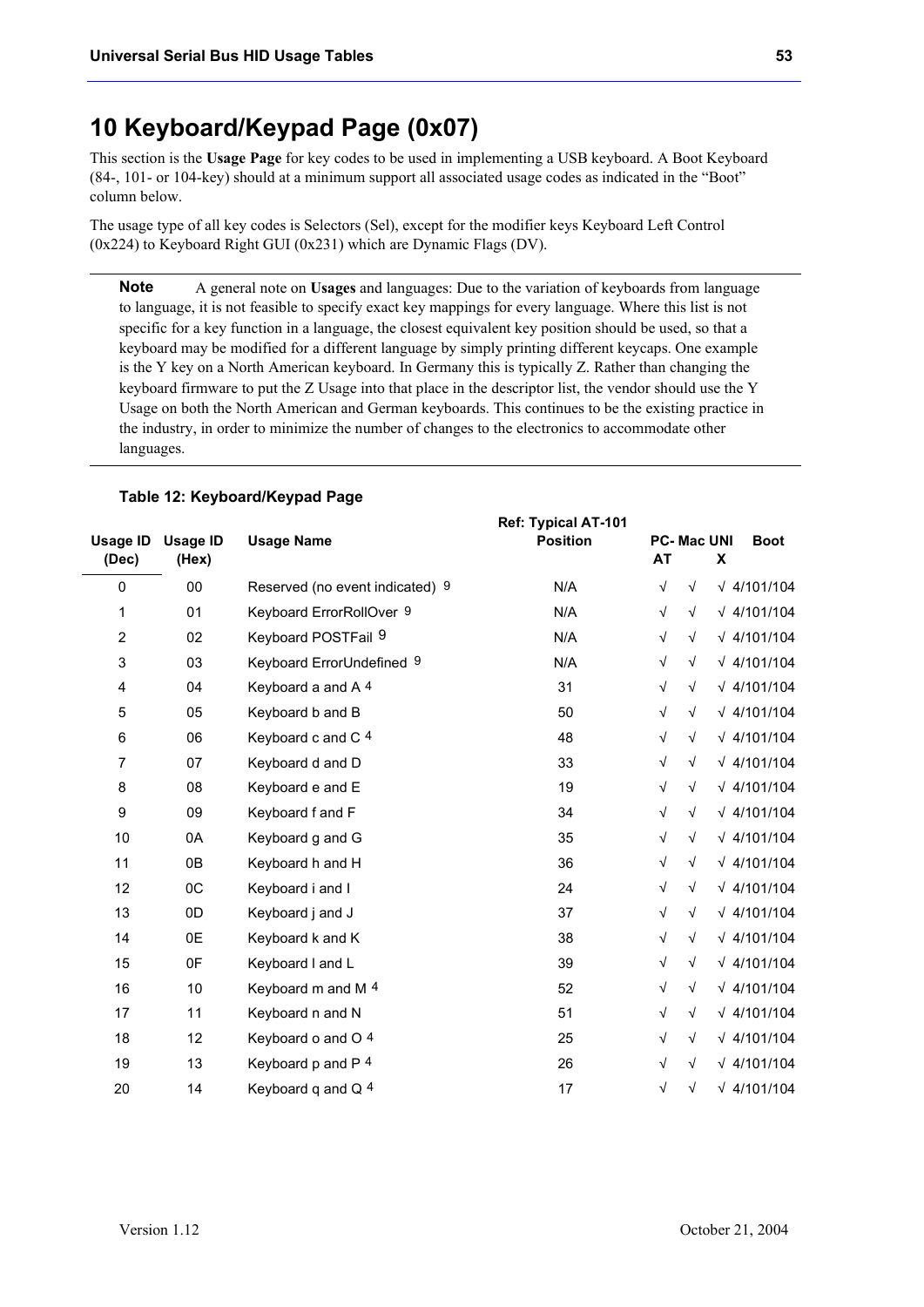|                   |                          |                                   | <b>Ref: Typical AT-101</b> |           |                   |   |                    |
|-------------------|--------------------------|-----------------------------------|----------------------------|-----------|-------------------|---|--------------------|
| Usage ID<br>(Dec) | <b>Usage ID</b><br>(Hex) | <b>Usage Name</b>                 | <b>Position</b>            | <b>AT</b> | <b>PC-Mac UNI</b> | X | <b>Boot</b>        |
| 21                | 15                       | Keyboard r and R                  | 20                         | $\sqrt{}$ | $\sqrt{ }$        |   | $\sqrt{4/101/104}$ |
| 22                | 16                       | Keyboard s and S 4                | 32                         | √         | $\sqrt{}$         |   | $\sqrt{4/101/104}$ |
| 23                | 17                       | Keyboard t and T                  | 21                         | $\sqrt{}$ | $\sqrt{}$         |   | $\sqrt{4/101/104}$ |
| 24                | 18                       | Keyboard u and U                  | 23                         | $\sqrt{}$ | $\sqrt{}$         |   | $\sqrt{4/101/104}$ |
| 25                | 19                       | Keyboard v and V                  | 49                         | $\sqrt{}$ | $\sqrt{}$         |   | $\sqrt{4/101/104}$ |
| 26                | 1A                       | Keyboard w and W 4                | 18                         | √         | $\sqrt{}$         |   | $\sqrt{4/101/104}$ |
| 27                | 1B                       | Keyboard x and X 4                | 47                         | $\sqrt{}$ | $\sqrt{}$         |   | $\sqrt{4/101/104}$ |
| 28                | 1C                       | Keyboard y and Y 4                | 22                         | $\sqrt{}$ | $\sqrt{}$         |   | $\sqrt{4/101/104}$ |
| 29                | 1D                       | Keyboard z and Z 4                | 46                         | √         | $\sqrt{}$         |   | $\sqrt{4/101/104}$ |
| 30                | 1E                       | Keyboard 1 and ! 4                | $\overline{c}$             | √         | $\sqrt{}$         |   | $\sqrt{4/101/104}$ |
| 31                | 1F                       | Keyboard 2 and @ 4                | $\ensuremath{\mathsf{3}}$  | $\sqrt{}$ | $\sqrt{}$         |   | $\sqrt{4/101/104}$ |
| 32                | 20                       | Keyboard 3 and #4                 | 4                          | √         | $\sqrt{}$         |   | $\sqrt{4/101/104}$ |
| 33                | 21                       | Keyboard 4 and \$4                | $\mathbf 5$                | √         | $\sqrt{}$         |   | $\sqrt{4/101/104}$ |
| 34                | 22                       | Keyboard 5 and % 4                | $\,6\,$                    | √         | $\sqrt{}$         |   | $\sqrt{4/101/104}$ |
| 35                | 23                       | Keyboard 6 and ^4                 | $\overline{7}$             | √         | $\sqrt{}$         |   | $\sqrt{4/101/104}$ |
| 36                | 24                       | Keyboard 7 and & 4                | 8                          | √         | $\sqrt{}$         |   | $\sqrt{4/101/104}$ |
| 37                | 25                       | Keyboard 8 and * 4                | 9                          | $\sqrt{}$ | $\sqrt{}$         |   | $\sqrt{4/101/104}$ |
| 38                | 26                       | Keyboard 9 and (4                 | 10                         | √         | $\sqrt{}$         |   | $\sqrt{4/101/104}$ |
| 39                | 27                       | Keyboard 0 and ) 4                | 11                         | $\sqrt{}$ | $\sqrt{}$         |   | $\sqrt{4/101/104}$ |
| 40                | 28                       | Keyboard Return (ENTER) 5         | 43                         | √         | $\sqrt{}$         |   | $\sqrt{4/101/104}$ |
| 41                | 29                       | Keyboard ESCAPE                   | 110                        | $\sqrt{}$ | $\sqrt{}$         |   | $\sqrt{4/101/104}$ |
| 42                | 2A                       | Keyboard DELETE (Backspace) 13    | 15                         | $\sqrt{}$ | $\sqrt{}$         |   | $\sqrt{4/101/104}$ |
| 43                | 2B                       | Keyboard Tab                      | 16                         | $\sqrt{}$ | $\sqrt{}$         |   | $\sqrt{4/101/104}$ |
| 44                | 2C                       | Keyboard Spacebar                 | 61                         | √         | $\sqrt{}$         |   | $\sqrt{4/101/104}$ |
| 45                | 2D                       | Keyboard - and (underscore) 4     | 12                         | √         | $\sqrt{}$         |   | $\sqrt{4/101/104}$ |
| 46                | 2E                       | Keyboard = and $+4$               | 13                         | √         | $\sqrt{}$         |   | $\sqrt{4/101/104}$ |
| 47                | 2F                       | Keyboard $\lceil$ and $\lceil$ 4  | 27                         | $\sqrt{}$ | $\sqrt{}$         |   | $\sqrt{4/101/104}$ |
| 48                | 30                       | Keyboard ] and } 4                | 28                         | $\sqrt{}$ | $\sqrt{}$         |   | $\sqrt{4/101/104}$ |
| 49                | 31                       | Keyboard \ and                    | 29                         | $\sqrt{}$ | $\sqrt{}$         |   | $\sqrt{4/101/104}$ |
| 50                | 32                       | Keyboard Non-US # and $\sim 2$    | 42                         | $\sqrt{}$ | $\sqrt{}$         |   | $\sqrt{4/101/104}$ |
| 51                | 33                       | Keyboard; and: 4                  | 40                         | $\sqrt{}$ | $\sqrt{}$         |   | $\sqrt{4/101/104}$ |
| 52                | 34                       | Keyboard ' and " 4                | 41                         | √         | $\sqrt{}$         |   | $\sqrt{4/101/104}$ |
| 53                | 35                       | Keyboard Grave Accent and Tilde 4 | $\mathbf{1}$               | $\sqrt{}$ | $\sqrt{}$         |   | $\sqrt{4/101/104}$ |
| 54                | 36                       | Keyboard, and $<$ 4               | 53                         | $\sqrt{}$ | $\sqrt{}$         |   | $\sqrt{4/101/104}$ |
| 55                | 37                       | Keyboard . and $> 4$              | 54                         | √         | $\sqrt{}$         |   | $\sqrt{4/101/104}$ |
| 56                | 38                       | Keyboard / and ? 4                | 55                         | $\sqrt{}$ | $\sqrt{}$         |   | $\sqrt{4/101/104}$ |
| 57                | 39                       | Keyboard Caps Lock 11             | 30                         | $\sqrt{}$ | $\sqrt{}$         |   | $\sqrt{4/101/104}$ |
| 58                | 3A                       | Keyboard F1                       | 112                        | $\sqrt{}$ | $\sqrt{}$         |   | $\sqrt{4/101/104}$ |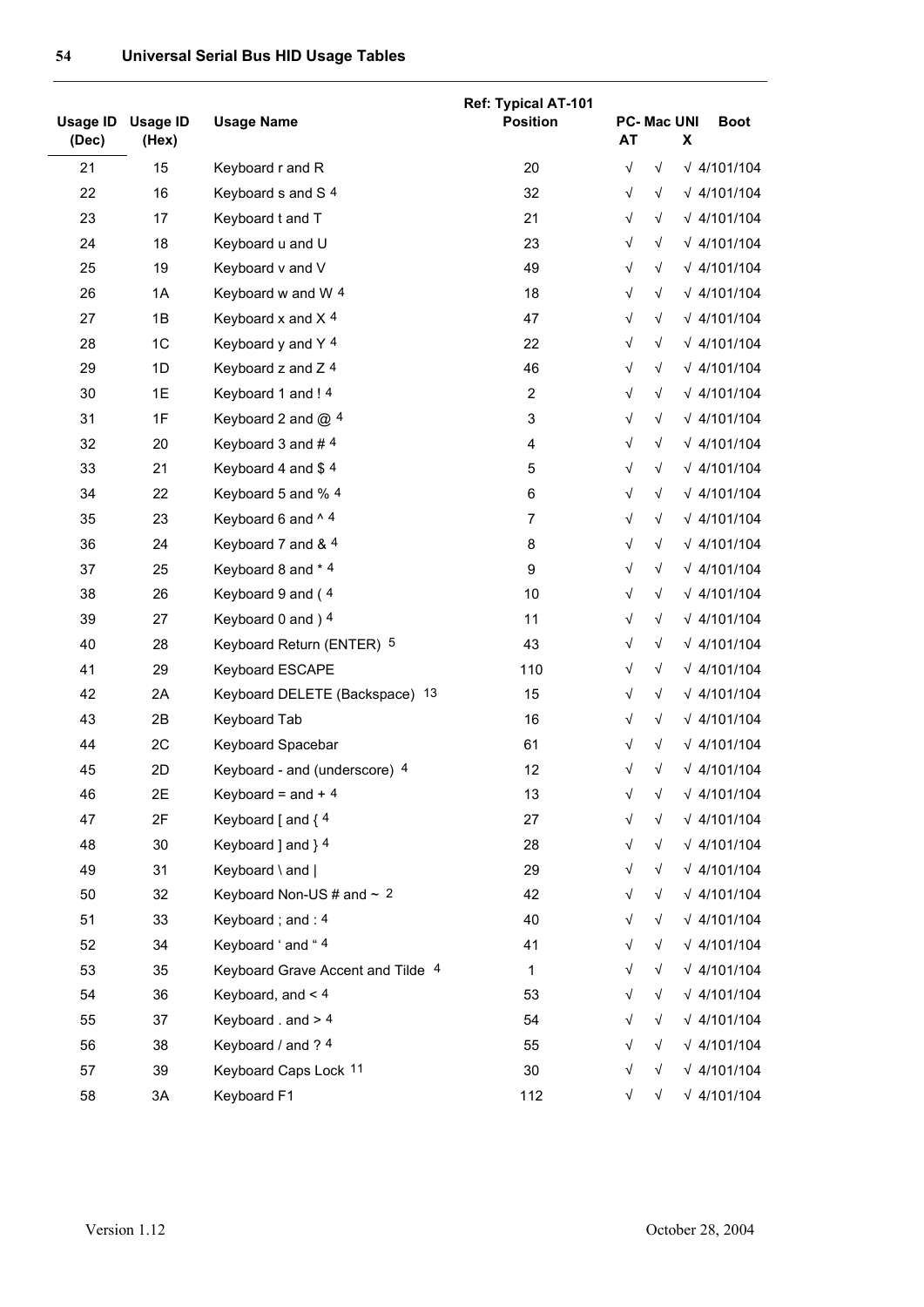|                          |                          |                                    | <b>Ref: Typical AT-101</b> |                                |            |   |                    |
|--------------------------|--------------------------|------------------------------------|----------------------------|--------------------------------|------------|---|--------------------|
| <b>Usage ID</b><br>(Dec) | <b>Usage ID</b><br>(Hex) | <b>Usage Name</b>                  | <b>Position</b>            | <b>PC-Mac UNI</b><br><b>AT</b> |            | X | <b>Boot</b>        |
| 59                       | 3B                       | Keyboard F2                        | 113                        | $\sqrt{ }$                     | $\sqrt{}$  |   | $\sqrt{4/101/104}$ |
| 60                       | 3C                       | Keyboard F3                        | 114                        | √                              | $\sqrt{}$  |   | $\sqrt{4/101/104}$ |
| 61                       | 3D                       | Keyboard F4                        | 115                        | $\sqrt{}$                      | $\sqrt{}$  |   | $\sqrt{4/101/104}$ |
| 62                       | 3E                       | Keyboard F5                        | 116                        | $\sqrt{}$                      | $\sqrt{}$  |   | $\sqrt{4/101/104}$ |
| 63                       | 3F                       | Keyboard F6                        | 117                        | $\sqrt{}$                      | $\sqrt{}$  |   | $\sqrt{4/101/104}$ |
| 64                       | 40                       | Keyboard F7                        | 118                        | $\sqrt{}$                      | $\sqrt{}$  |   | $\sqrt{4/101/104}$ |
| 65                       | 41                       | Keyboard F8                        | 119                        | $\sqrt{}$                      | $\sqrt{ }$ |   | $\sqrt{4/101/104}$ |
| 66                       | 42                       | Keyboard F9                        | 120                        | $\sqrt{}$                      | $\sqrt{}$  |   | $\sqrt{4/101/104}$ |
| 67                       | 43                       | Keyboard F10                       | 121                        | $\sqrt{}$                      | $\sqrt{}$  |   | $\sqrt{4/101/104}$ |
| 68                       | 44                       | Keyboard F11                       | 122                        | $\sqrt{}$                      | $\sqrt{}$  |   | $\sqrt{101/104}$   |
| 69                       | 45                       | Keyboard F12                       | 123                        | $\sqrt{}$                      | $\sqrt{}$  |   | $\sqrt{101/104}$   |
| 70                       | 46                       | Keyboard PrintScree n <sup>1</sup> | 124                        | $\sqrt{}$                      | $\sqrt{}$  |   | $\sqrt{101/104}$   |
| 71                       | 47                       | Keyboard Scroll Lock 11            | 125                        | $\sqrt{}$                      | $\sqrt{}$  |   | $\sqrt{4/101/104}$ |
| 72                       | 48                       | Keyboard Pause 1                   | 126                        | √                              | $\sqrt{}$  |   | $\sqrt{101/104}$   |
| 73                       | 49                       | Keyboard Insert 1                  | 75                         | $\sqrt{}$                      | $\sqrt{}$  |   | $\sqrt{101/104}$   |
| 74                       | 4A                       | Keyboard Home 1                    | 80                         | $\sqrt{}$                      | $\sqrt{}$  |   | $\sqrt{101/104}$   |
| 75                       | 4B                       | Keyboard PageUp 1                  | 85                         | $\sqrt{}$                      | $\sqrt{}$  |   | $\sqrt{101/104}$   |
| 76                       | 4C                       | Keyboard Delete Forward 1;14       | 76                         | $\sqrt{}$                      | $\sqrt{}$  |   | $\sqrt{101/104}$   |
| 77                       | 4D                       | Keyboard End 1                     | 81                         | $\sqrt{}$                      | $\sqrt{}$  |   | $\sqrt{101/104}$   |
| 78                       | 4E                       | Keyboard PageDown 1                | 86                         | $\sqrt{}$                      | $\sqrt{}$  |   | $\sqrt{101/104}$   |
| 79                       | 4F                       | Keyboard RightArrow 1              | 89                         | $\sqrt{}$                      | $\sqrt{}$  |   | $\sqrt{101/104}$   |
| 80                       | 50                       | Keyboard LeftArrow 1               | 79                         | $\sqrt{}$                      | $\sqrt{ }$ |   | $\sqrt{101/104}$   |
| 81                       | 51                       | Keyboard DownArrow 1               | 84                         | $\sqrt{}$                      | $\sqrt{}$  |   | $\sqrt{101/104}$   |
| 82                       | 52                       | Keyboard UpArrow 1                 | 83                         | $\sqrt{}$                      | $\sqrt{}$  |   | $\sqrt{101/104}$   |
| 83                       | 53                       | Keypad Num Lock and Clear 11       | 90                         | $\sqrt{}$                      | $\sqrt{}$  |   | $\sqrt{101/104}$   |
| 84                       | 54                       | Keypad / 1                         | 95                         |                                | $\sqrt{ }$ |   | $\sqrt{101/104}$   |
| 85                       | 55                       | Keypad*                            | 100                        | $\sqrt{}$                      | $\sqrt{}$  |   | $\sqrt{4/101/104}$ |
| 86                       | 56                       | Keypad -                           | 105                        | $\sqrt{}$                      | $\sqrt{}$  |   | $\sqrt{4/101/104}$ |
| 87                       | 57                       | Keypad +                           | 106                        | $\sqrt{}$                      | $\sqrt{}$  |   | $\sqrt{4/101/104}$ |
| 88                       | 58                       | Keypad ENTER 5                     | 108                        | $\sqrt{}$                      | $\sqrt{}$  |   | $\sqrt{101/104}$   |
| 89                       | 59                       | Keypad 1 and End                   | 93                         | $\sqrt{}$                      | $\sqrt{}$  |   | $\sqrt{4/101/104}$ |
| 90                       | 5A                       | Keypad 2 and Down Arrow            | 98                         | $\sqrt{}$                      | $\sqrt{}$  |   | $\sqrt{4/101/104}$ |
| 91                       | 5B                       | Keypad 3 and PageDn                | 103                        | $\sqrt{}$                      | $\sqrt{}$  |   | $\sqrt{4/101/104}$ |
| 92                       | 5C                       | Keypad 4 and Left Arrow            | 92                         | $\sqrt{}$                      | $\sqrt{}$  |   | $\sqrt{4/101/104}$ |
| 93                       | 5D                       | Keypad 5                           | 97                         | $\sqrt{}$                      | $\sqrt{}$  |   | $\sqrt{4/101/104}$ |
| 94                       | 5E                       | Keypad 6 and Right Arrow           | 102                        | $\sqrt{}$                      | $\sqrt{}$  |   | $\sqrt{4/101/104}$ |
| 95                       | 5F                       | Keypad 7 and Home                  | 91                         | $\sqrt{}$                      | √          |   | $\sqrt{4/101/104}$ |
| 96                       | 60                       | Keypad 8 and Up Arrow              | 96                         | √                              | $\sqrt{}$  |   | $\sqrt{4/101/104}$ |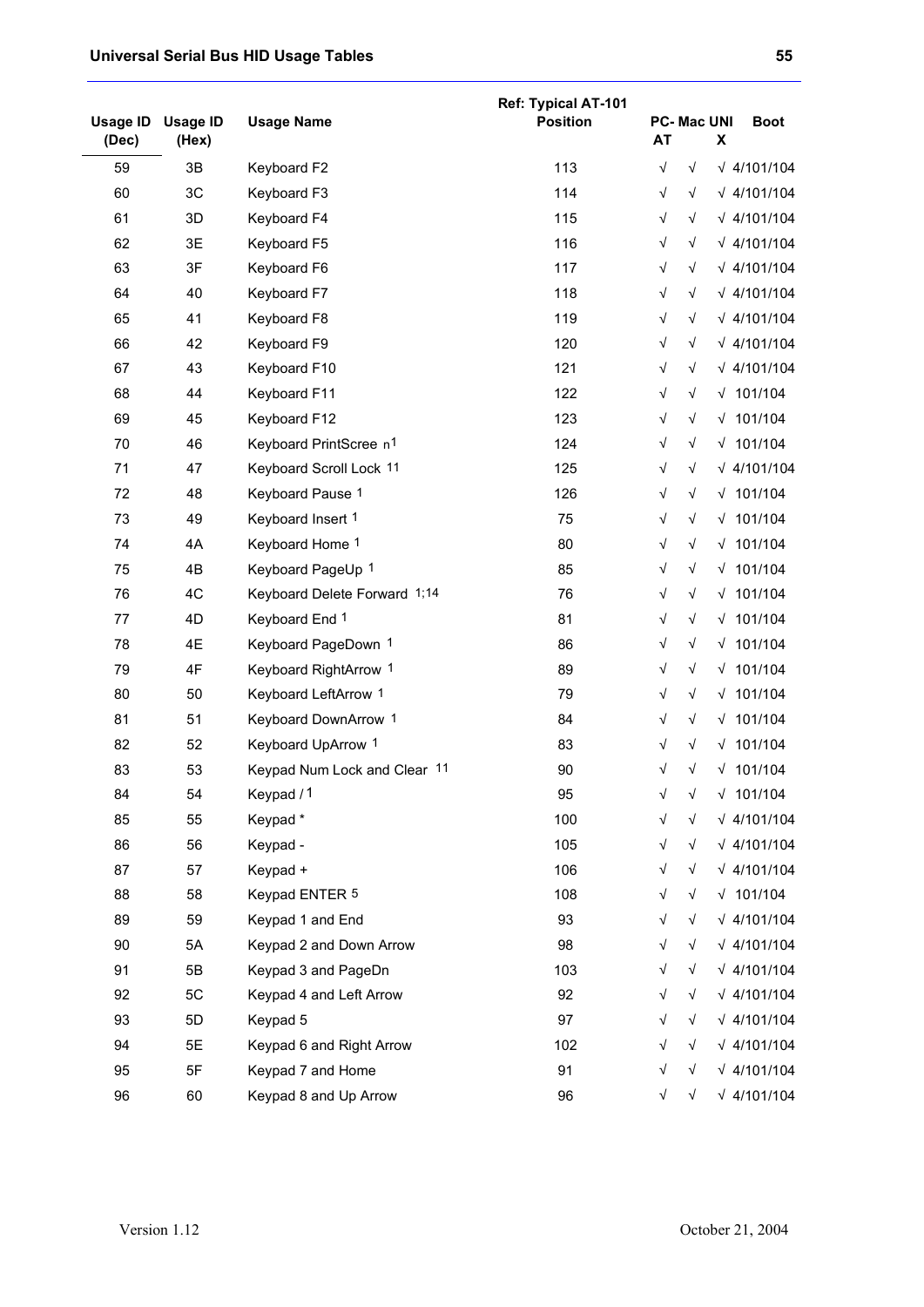| Usage ID<br>(Dec) | <b>Usage ID</b><br>(Hex) | <b>Usage Name</b>               | Ref: Typical AT-101<br><b>Position</b> | <b>AT</b>  | <b>PC-Mac UNI</b> | X          | <b>Boot</b>        |
|-------------------|--------------------------|---------------------------------|----------------------------------------|------------|-------------------|------------|--------------------|
| 97                | 61                       | Keypad 9 and PageUp             | 101                                    | $\sqrt{ }$ | $\sqrt{ }$        |            | $\sqrt{4/101/104}$ |
| 98                | 62                       | Keypad 0 and Insert             | 99                                     | $\sqrt{}$  | $\sqrt{}$         |            | $\sqrt{4/101/104}$ |
| 99                | 63                       | Keypad . and Delete             | 104                                    | $\sqrt{ }$ | $\sqrt{}$         |            | $\sqrt{4/101/104}$ |
| 100               | 64                       | Keyboard Non-US \ and $ $ 3,6   | 45                                     | $\sqrt{ }$ | $\sqrt{}$         |            | $\sqrt{4/101/104}$ |
| 101               | 65                       | Keyboard Application 10         | 129                                    | $\sqrt{ }$ |                   | $\sqrt{}$  | 104                |
| 102               | 66                       | Keyboard Power 9                |                                        |            | $\sqrt{}$         | $\sqrt{}$  |                    |
| 103               | 67                       | Keypad =                        |                                        |            | $\sqrt{}$         |            |                    |
| 104               | 68                       | Keyboard F13                    |                                        |            | $\sqrt{}$         |            |                    |
| 105               | 69                       | Keyboard F14                    |                                        |            | $\sqrt{ }$        |            |                    |
| 106               | 6A                       | Keyboard F15                    |                                        |            | $\sqrt{}$         |            |                    |
| 107               | 6B                       | Keyboard F16                    |                                        |            |                   |            |                    |
| 108               | 6C                       | Keyboard F17                    |                                        |            |                   |            |                    |
| 109               | 6D                       | Keyboard F18                    |                                        |            |                   |            |                    |
| 110               | 6E                       | Keyboard F19                    |                                        |            |                   |            |                    |
| 111               | 6F                       | Keyboard F20                    |                                        |            |                   |            |                    |
| 112               | 70                       | Keyboard F21                    |                                        |            |                   |            |                    |
| 113               | 71                       | Keyboard F22                    |                                        |            |                   |            |                    |
| 114               | 72                       | Keyboard F23                    |                                        |            |                   |            |                    |
| 115               | 73                       | Keyboard F24                    |                                        |            |                   |            |                    |
| 116               | 74                       | Keyboard Execute                |                                        |            |                   | $\sqrt{}$  |                    |
| 117               | 75                       | Keyboard Help                   |                                        |            |                   | $\sqrt{}$  |                    |
| 118               | 76                       | Keyboard Menu                   |                                        |            |                   | $\sqrt{}$  |                    |
| 119               | 77                       | <b>Keyboard Select</b>          |                                        |            |                   | $\sqrt{}$  |                    |
| 120               | 78                       | Keyboard Stop                   |                                        |            |                   | $\sqrt{ }$ |                    |
| 121               | 79                       | Keyboard Again                  |                                        |            |                   | √          |                    |
| 122               | 7Α                       | Keyboard Undo                   |                                        |            |                   | √          |                    |
| 123               | 7B                       | Keyboard Cut                    |                                        |            |                   | $\sqrt{}$  |                    |
| 124               | 7C                       | <b>Keyboard Copy</b>            |                                        |            |                   | $\sqrt{}$  |                    |
| 125               | 7D                       | <b>Keyboard Paste</b>           |                                        |            |                   | √          |                    |
| 126               | 7E                       | <b>Keyboard Find</b>            |                                        |            |                   | $\sqrt{}$  |                    |
| 127               | 7F                       | <b>Keyboard Mute</b>            |                                        |            |                   | √          |                    |
| 128               | 80                       | Keyboard Volume Up              |                                        |            |                   | √          |                    |
| 129               | 81                       | Keyboard Volume Down            |                                        |            |                   | $\sqrt{}$  |                    |
| 130               | 82                       | Keyboard Locking Caps Lock 12   |                                        |            |                   | √          |                    |
| 131               | 83                       | Keyboard Locking Num Lock 12    |                                        |            |                   | √          |                    |
| 132               | 84                       | Keyboard Locking Scroll Lock 12 |                                        |            |                   | $\sqrt{}$  |                    |
| 133               | 85                       | Keypad Comma 27                 | 107                                    |            |                   |            |                    |
| 134               | 86                       | Keypad Equal Sign 29            |                                        |            |                   |            |                    |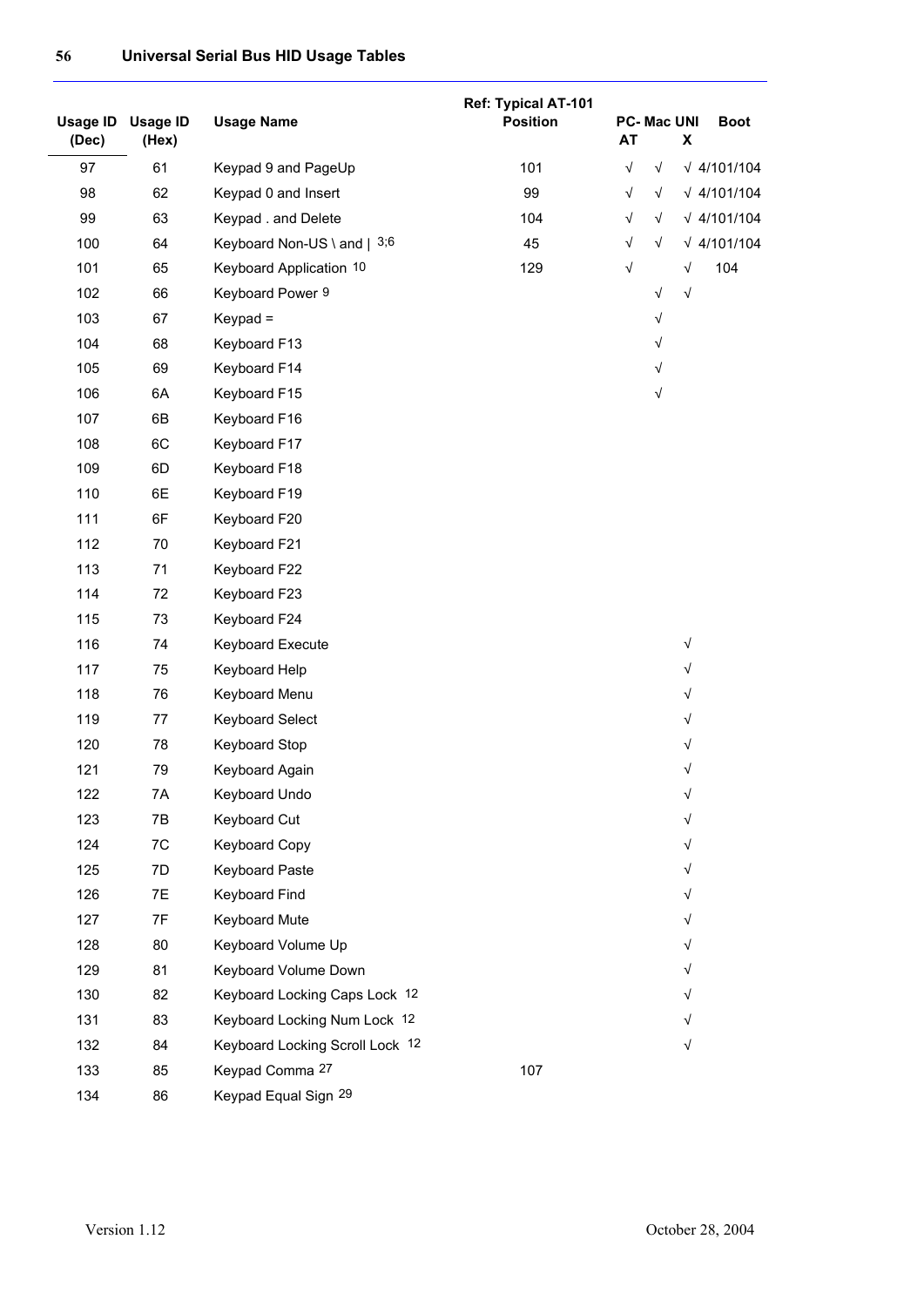|                          |                          |                               | Ref: Typical AT-101 |                                    |             |
|--------------------------|--------------------------|-------------------------------|---------------------|------------------------------------|-------------|
| <b>Usage ID</b><br>(Dec) | <b>Usage ID</b><br>(Hex) | <b>Usage Name</b>             | <b>Position</b>     | <b>PC-MacUNI</b><br><b>AT</b><br>X | <b>Boot</b> |
| 135                      | 87                       | Keyboard International1 15,28 | 56                  |                                    |             |
| 136                      | 88                       | Keyboard International2 16    |                     |                                    |             |
| 137                      | 89                       | Keyboard International3 17    |                     |                                    |             |
| 138                      | 8A                       | Keyboard International4 18    |                     |                                    |             |
| 139                      | 8B                       | Keyboard International5 19    |                     |                                    |             |
| 140                      | 8C                       | Keyboard International6 20    |                     |                                    |             |
| 141                      | 8D                       | Keyboard International7 21    |                     |                                    |             |
| 142                      | 8E                       | Keyboard International8 22    |                     |                                    |             |
| 143                      | 8F                       | Keyboard International9 22    |                     |                                    |             |
| 144                      | 90                       | Keyboard LANG1 25             |                     |                                    |             |
| 145                      | 91                       | Keyboard LANG2 26             |                     |                                    |             |
| 146                      | 92                       | Keyboard LANG3 30             |                     |                                    |             |
| 147                      | 93                       | Keyboard LANG4 31             |                     |                                    |             |
| 148                      | 94                       | Keyboard LANG5 32             |                     |                                    |             |
| 149                      | 95                       | Keyboard LANG6 8              |                     |                                    |             |
| 150                      | 96                       | Keyboard LANG7 8              |                     |                                    |             |
| 151                      | 97                       | Keyboard LANG8 8              |                     |                                    |             |
| 152                      | 98                       | Keyboard LANG9 8              |                     |                                    |             |
| 153                      | 99                       | Keyboard Alternate Erase 7    |                     |                                    |             |
| 154                      | <b>9A</b>                | Keyboard SysReq/Attention 1   |                     |                                    |             |
| 155                      | 9B                       | Keyboard Cancel               |                     |                                    |             |
| 156                      | 9C                       | Keyboard Clear                |                     |                                    |             |
| 157                      | 9D                       | Keyboard Prior                |                     |                                    |             |
| 158                      | 9E                       | Keyboard Return               |                     |                                    |             |
| 159                      | 9F                       | Keyboard Separator            |                     |                                    |             |
| 160                      | A0                       | Keyboard Out                  |                     |                                    |             |
| 161                      | A1                       | Keyboard Oper                 |                     |                                    |             |
| 162                      | A2                       | Keyboard Clear/Again          |                     |                                    |             |
| 163                      | A <sub>3</sub>           | Keyboard CrSel/Props          |                     |                                    |             |
| 164                      | A4                       | Keyboard ExSel                |                     |                                    |             |
| 165-175                  | A5-AF                    | Reserved                      |                     |                                    |             |
| 176                      | B <sub>0</sub>           | Keypad 00                     |                     |                                    |             |
| 177                      | <b>B1</b>                | Keypad 000                    |                     |                                    |             |
| 178                      | <b>B2</b>                | Thousands Separator 33        |                     |                                    |             |
| 179                      | B <sub>3</sub>           | Decimal Separator 33          |                     |                                    |             |
| 180                      | B4                       | Currency Unit 34              |                     |                                    |             |
| 181                      | B <sub>5</sub>           | Currency Sub-unit 34          |                     |                                    |             |
| 182                      | B <sub>6</sub>           | Keypad (                      |                     |                                    |             |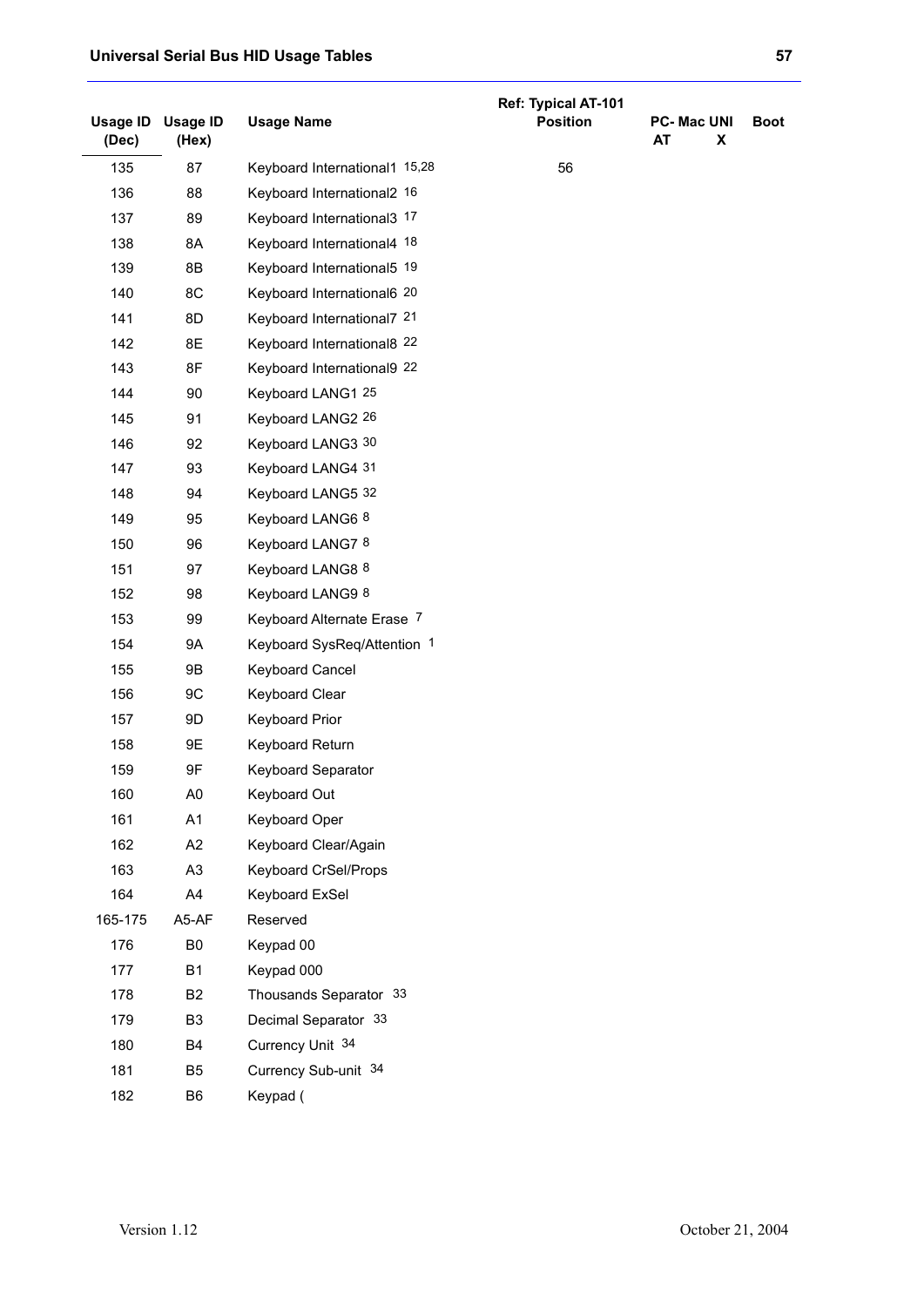|                   |                          |                        | Ref: Typical AT-101 |                                     |             |
|-------------------|--------------------------|------------------------|---------------------|-------------------------------------|-------------|
| Usage ID<br>(Dec) | <b>Usage ID</b><br>(Hex) | <b>Usage Name</b>      | <b>Position</b>     | <b>PC-Mac UNI</b><br><b>AT</b><br>X | <b>Boot</b> |
| 183               | B7                       | Keypad)                |                     |                                     |             |
| 184               | B <sub>8</sub>           | Keypad {               |                     |                                     |             |
| 185               | B <sub>9</sub>           | Keypad }               |                     |                                     |             |
| 186               | BA                       | Keypad Tab             |                     |                                     |             |
| 187               | BB                       | Keypad Backspace       |                     |                                     |             |
| 188               | BC                       | Keypad A               |                     |                                     |             |
| 189               | <b>BD</b>                | Keypad B               |                     |                                     |             |
| 190               | <b>BE</b>                | Keypad C               |                     |                                     |             |
| 191               | <b>BF</b>                | Keypad D               |                     |                                     |             |
| 192               | C <sub>0</sub>           | Keypad E               |                     |                                     |             |
| 193               | C <sub>1</sub>           | Keypad F               |                     |                                     |             |
| 194               | C <sub>2</sub>           | Keypad XOR             |                     |                                     |             |
| 195               | C <sub>3</sub>           | Keypad ^               |                     |                                     |             |
| 196               | C <sub>4</sub>           | Keypad %               |                     |                                     |             |
| 197               | C <sub>5</sub>           | Keypad <               |                     |                                     |             |
| 198               | C <sub>6</sub>           | Keypad >               |                     |                                     |             |
| 199               | C7                       | Keypad &               |                     |                                     |             |
| 200               | C <sub>8</sub>           | Keypad &&              |                     |                                     |             |
| 201               | C9                       | Keypad                 |                     |                                     |             |
| 202               | CA                       | Keypad                 |                     |                                     |             |
| 203               | CB                       | Keypad:                |                     |                                     |             |
| 204               | CC                       | Keypad #               |                     |                                     |             |
| 205               | $\mathsf{CD}$            | Keypad Space           |                     |                                     |             |
| 206               | CE                       | Keypad @               |                     |                                     |             |
| 207               | CF                       | Keypad!                |                     |                                     |             |
| 208               | D <sub>0</sub>           | Keypad Memory Store    |                     |                                     |             |
| 209               | D <sub>1</sub>           | Keypad Memory Recall   |                     |                                     |             |
| 210               | D <sub>2</sub>           | Keypad Memory Clear    |                     |                                     |             |
| 211               | D <sub>3</sub>           | Keypad Memory Add      |                     |                                     |             |
| 212               | D <sub>4</sub>           | Keypad Memory Subtract |                     |                                     |             |
| 213               | D <sub>5</sub>           | Keypad Memory Multiply |                     |                                     |             |
| 214               | D <sub>6</sub>           | Keypad Memory Divide   |                     |                                     |             |
| 215               | D7                       | Keypad +/-             |                     |                                     |             |
| 216               | D <sub>8</sub>           | Keypad Clear           |                     |                                     |             |
| 217               | D <sub>9</sub>           | Keypad Clear Entry     |                     |                                     |             |
| 218               | DA                       | <b>Keypad Binary</b>   |                     |                                     |             |
| 219               | DB                       | Keypad Octal           |                     |                                     |             |
| 220               | DC                       | <b>Keypad Decimal</b>  |                     |                                     |             |